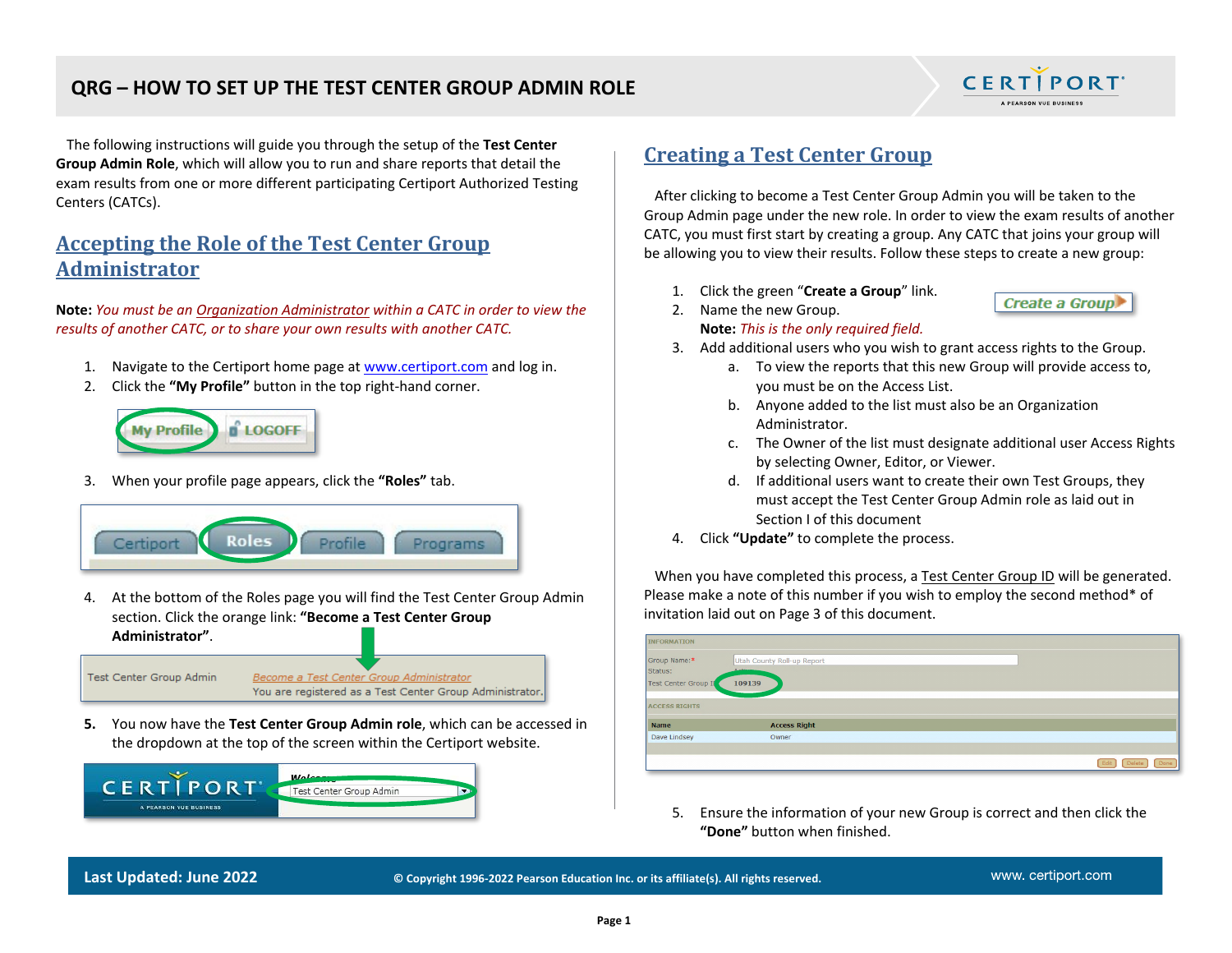## **QRG – HOW TO SET UP THE TEST CENTER GROUP ADMIN ROLE**



 Back on the Group Admin page you will be able to view and manage the list of Test Center Groups you have created. Click the pencil icon to enter the edit menu.

| <b>MY TEST CENTER GROUPS</b>  |                             |               |                          |
|-------------------------------|-----------------------------|---------------|--------------------------|
| <b>Test Center Group Name</b> | <b>Test Center Group ID</b> | <b>Status</b> | Action                   |
| Utah County Roll-up Report    | 109139                      | Active        | <b>View Test Centers</b> |

### **Important Invitation and Group Membership Notes:**

- To view the exam results of a CATC other than your own, an Organization Administrator from the desired center must accept the invitation sent to them from your Test Group, thereby granting access.
- If you wish to view, for example, the results of 10 different CATC's in a single report, you will need to send an invitation to an Organization Administrator from each one of those centers from your Test Group.
- If you wish to share exam results from your own center, the CATC requiring access to your info must create their own Test Group, and then obtain your permission via one of the invitation methods laid out in this document.
- There are no restrictions on how many Test Center Groups you may create or join, nor are there restrictions on where each CATC group member may be located.
- The sharing of exam results via Test Groups is one-directional. Only CATC's joining a Test Group are revealing their results. The CATC that created the group would not have their results divulged until they accepted their own invitation to a Test Group from a different CATC.

## **Inviting Test Centers to your Group**

 Now you may invite other Testing Centers to your newly created group so that they may share their exam results with your CATC. There are two methods in which to perform this action.

#### **Method One:**

- 1. Log in to [www.certiport.com](http://www.certiport.com/) and change the role in the dropdown at the top of the screen to Test Center Group Admin.
- 2. Click **"View Test Centers"** at the end of the row of your desired Test Group.
- 3. Type in the Certiport ID of the CATC you wish to invite to your Test Group.

|               | Test Center Group Name: Utah County Roll-up Report |                                                                                                                                                                |
|---------------|----------------------------------------------------|----------------------------------------------------------------------------------------------------------------------------------------------------------------|
|               |                                                    | Enter the testing center's Certiport ID and select Find to retrieve the testing center name. If the testing center name is correct, select Invite Test Center. |
| Certiport ID: | 00000000                                           | <b>Invite Test Center:</b>                                                                                                                                     |
| Name:         | Certiport                                          |                                                                                                                                                                |

**Note:** *The Certiport ID can be found on the home page of the Organization Administrator role. Example: 12345678*

- 4. Click **"Invite Test Center"**.
- 5. At this point an Organization Administrator from the CATC you just sent the invite to must log in on their end and accept the invitation. The steps to perform this are as follows:
	- a. Navigate to [www.certiport.com,](http://www.certiport.com/) log in, and select the Organization Administrator role from the dropdown at the top of the screen.
	- b. Mouse over the Org Profile tab.
	- c. Click the **"Test Center Groups"** dropdown.

**Test Center Groups** 

- d. Click the box: **"I agree to share exam results with all test center groups in which this testing center is a member"**.
- e. If you are associated with multiple Testing Centers, you will need to select the correct CATC that is joining the Test Center Group.

109139

| SELECT ORGANIZATION       |                                                                                                        |  |
|---------------------------|--------------------------------------------------------------------------------------------------------|--|
| Certiport<br>Organization |                                                                                                        |  |
|                           | Before participating in any test center groups, you must agree with the statement below.               |  |
|                           | If I agree to share exam results with all test center groups in which this testing center is a member. |  |

f. Click **"Accept"** to finalize the sharing of exam results.

Utah County Roll-up Report

Pending